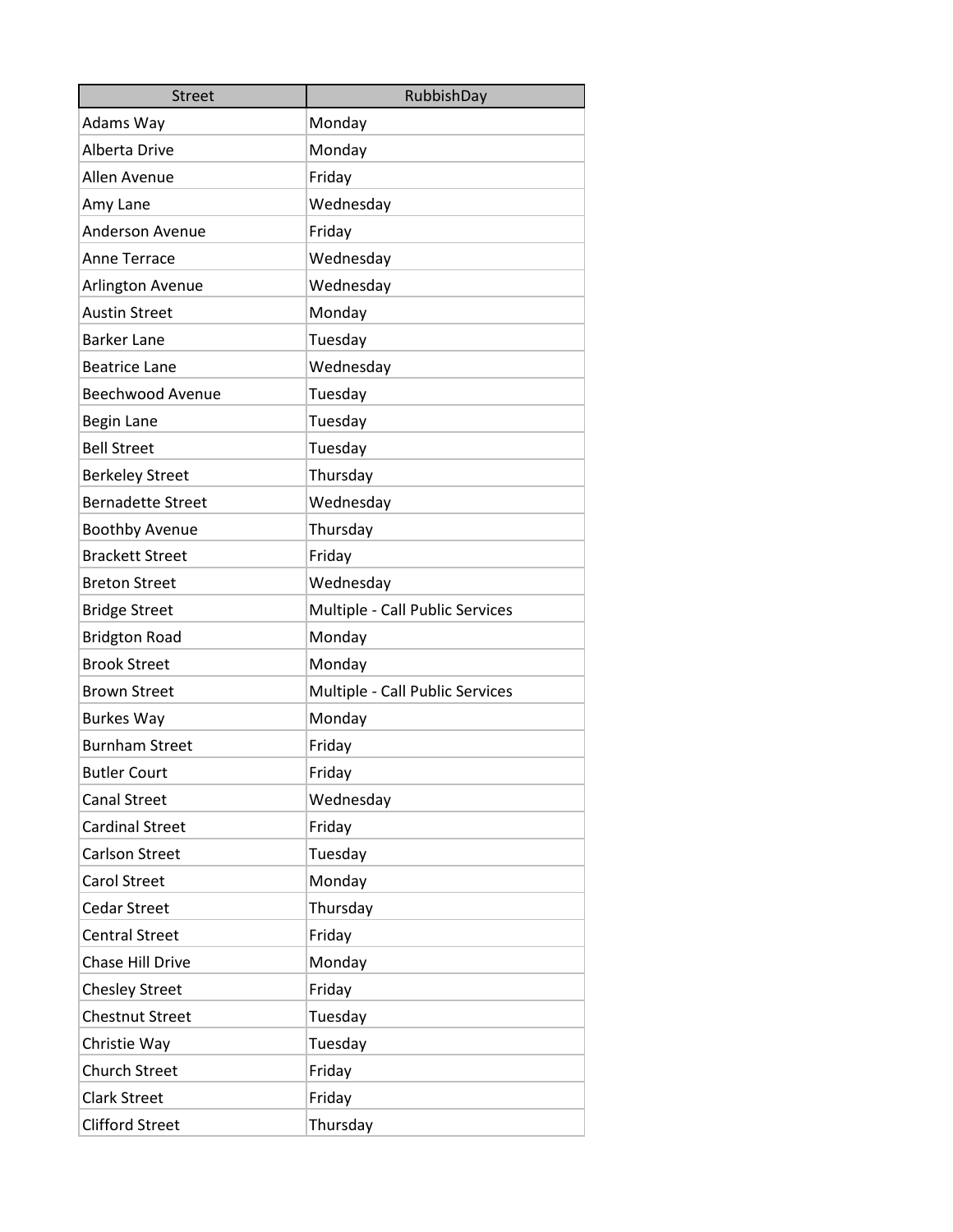| Cloudman Court            | Thursday                        |
|---------------------------|---------------------------------|
| <b>Cloudman Street</b>    | Thursday                        |
| Cobb Farm Drive           | Monday                          |
| <b>Cole Street</b>        | Wednesday                       |
| <b>Colonial Road</b>      | Thursday                        |
| Colony Road               | Tuesday                         |
| <b>Conant Street</b>      | Wednesday                       |
| <b>Conner Drive</b>       | Friday                          |
| <b>Constitution Drive</b> | Tuesday                         |
| <b>Cottage Place</b>      | Tuesday                         |
| <b>Cottage Street</b>     | Thursday                        |
| Country Lane              | Monday                          |
| County Road               | Friday                          |
| <b>Crestwood Drive</b>    | Tuesday                         |
| <b>Cross Street</b>       | Friday                          |
| <b>Cumberland Street</b>  | Tuesday                         |
| Dale Avenue               | Friday                          |
| Dana Court                | Wednesday                       |
| Day Street                | Thursday                        |
| <b>Dearborn Street</b>    | Wednesday                       |
| <b>Declaration Drive</b>  | Tuesday                         |
| Deer Hill Avenue          | Thursday                        |
| Deer Hill Circle          | Thursday                        |
| <b>District Drive</b>     | Friday                          |
| Dodge Street              | Wednesday                       |
| Doyle Street              | Friday                          |
| Duck Pond Road            | Monday                          |
| Dudley Way                | Tuesday                         |
| Dunn Street               | Thursday                        |
| <b>East Bridge Street</b> | Multiple - Call Public Services |
| East Valentine Street     | Friday                          |
| Edna Joy Lane             | Wednesday                       |
| <b>Eisenhower Drive</b>   | Wednesday                       |
| <b>Eleanor Avenue</b>     | Wednesday                       |
| Elmwood Avenue            | Monday                          |
| <b>Emery Street</b>       | Tuesday                         |
|                           |                                 |
| <b>Enchanted Lane</b>     | Monday                          |
| <b>Ennis Street</b>       | Monday                          |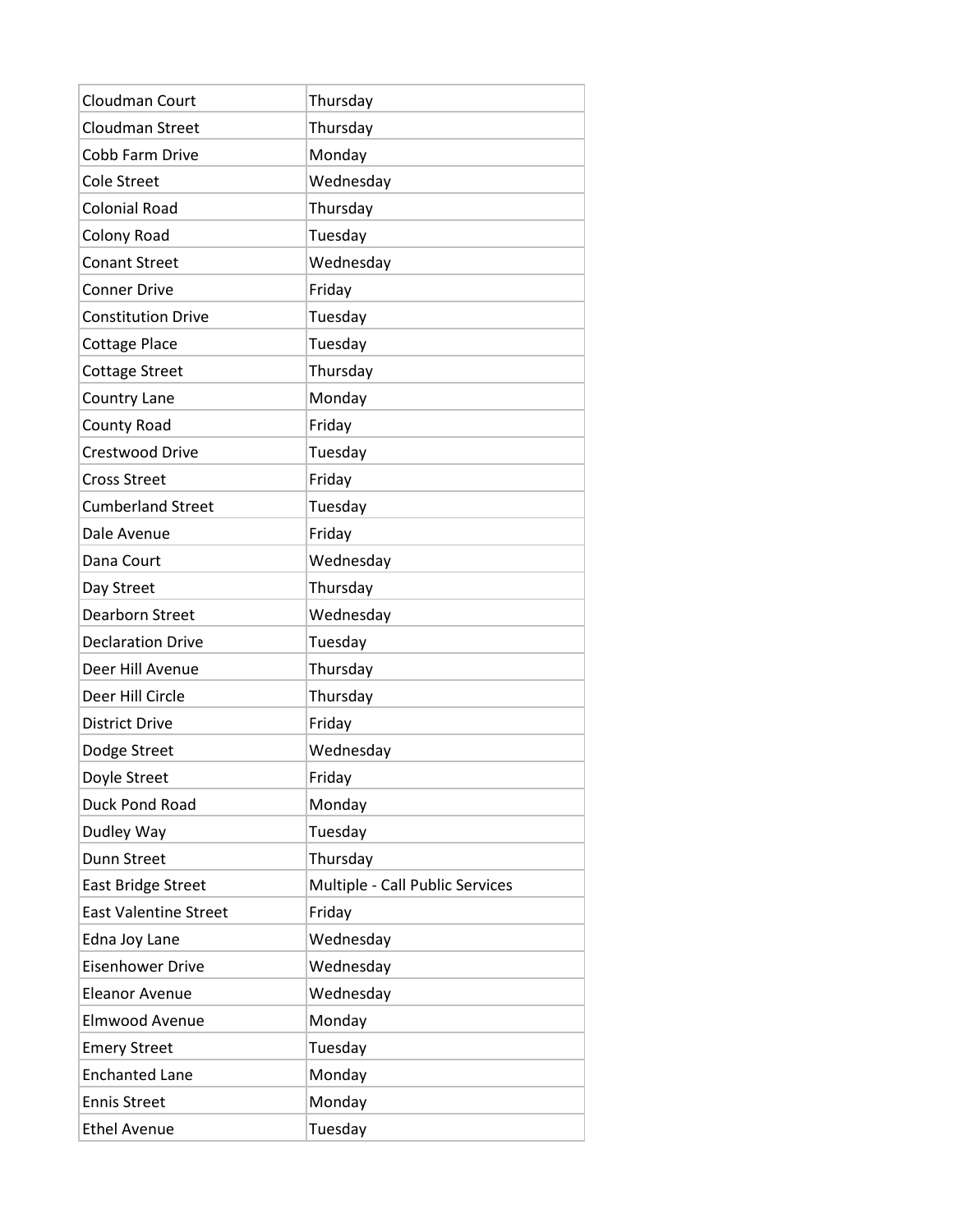| <b>Everett Court</b>    | Tuesday   |
|-------------------------|-----------|
| <b>Everett Street</b>   | Tuesday   |
| <b>Fairfield Avenue</b> | Thursday  |
| <b>Fairlawn Avenue</b>  | Wednesday |
| <b>Fairmont Road</b>    | Monday    |
| <b>Falmouth Street</b>  | Tuesday   |
| Farm Lake Drive         | Monday    |
| <b>Farwell Court</b>    | Monday    |
| <b>Fieldstone Drive</b> | Monday    |
| <b>Finch Street</b>     | Friday    |
| <b>Forest Street</b>    | Thursday  |
| <b>Foster Street</b>    | Thursday  |
| <b>Franklin Street</b>  | Friday    |
| <b>Garfield Street</b>  | Wednesday |
| George Street           | Tuesday   |
| <b>Giles Street</b>     | Thursday  |
| <b>Glenwood Avenue</b>  | Friday    |
| Graham Road             | Tuesday   |
| <b>Grant Street</b>     | Friday    |
| <b>Gray Street</b>      | Thursday  |
| <b>Green Street</b>     | Friday    |
| <b>Halidon Road</b>     | Tuesday   |
| Hammond Road            | Tuesday   |
| Hardy Road              | Monday    |
| Harrisburg Avenue       | Wednesday |
| <b>Haskell Street</b>   | Thursday  |
| <b>Hawkes Street</b>    | Thursday  |
| Hawthorne Lane          | Friday    |
| <b>Hemphill Drive</b>   | Monday    |
| <b>High Street</b>      | Wednesday |
| <b>Highland Street</b>  | Friday    |
| <b>Hillside Road</b>    | Tuesday   |
| <b>Huntress Avenue</b>  | Wednesday |
| Independence Drive      | Tuesday   |
| James Henry Lane        | Monday    |
| Jefferson Street        | Wednesday |
| Jemada Way              | Monday    |
| Juniper Lane            | Wednesday |
| <b>Kennard Street</b>   | Tuesday   |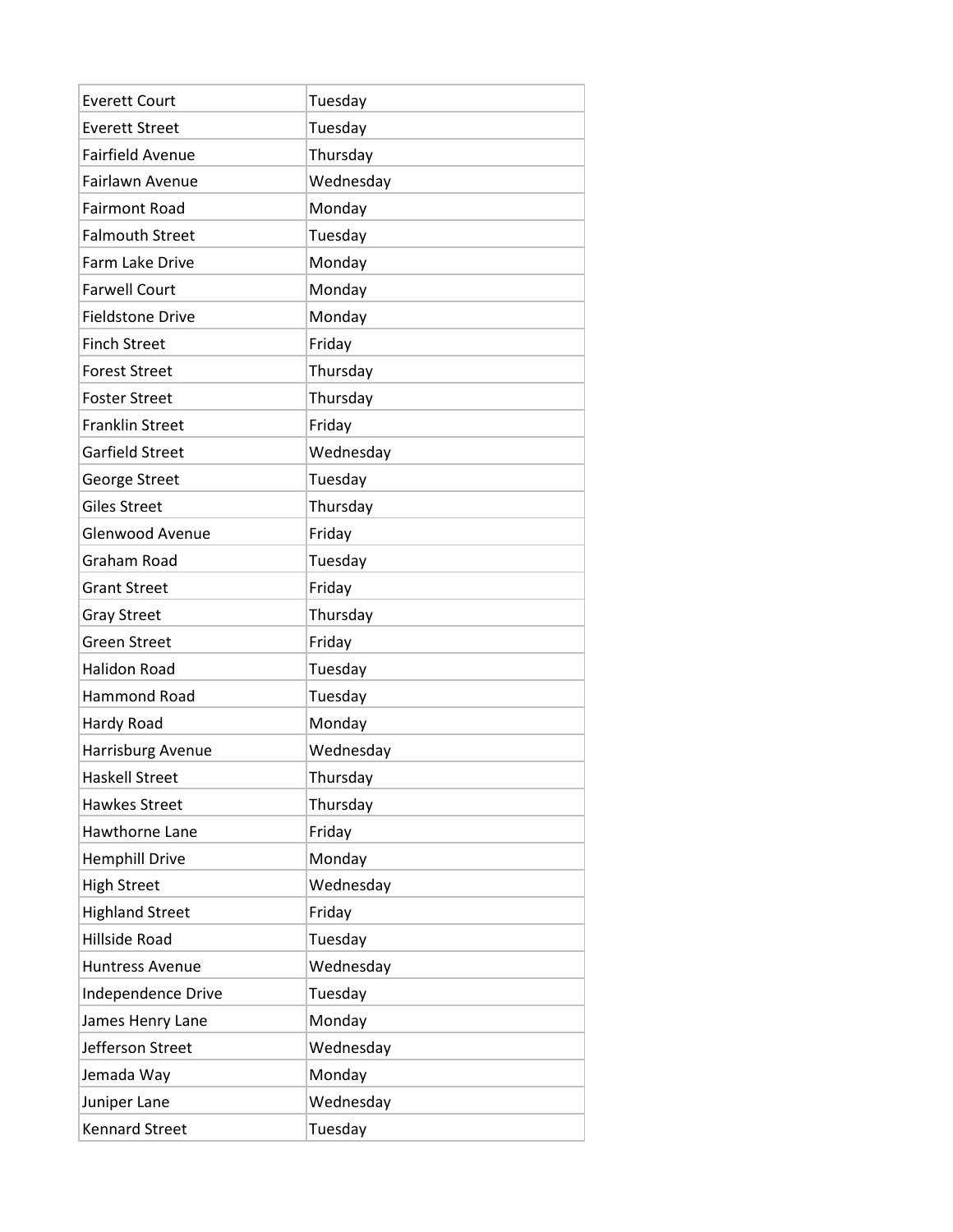| Kennie Street          | Tuesday                         |
|------------------------|---------------------------------|
| King Street            | Wednesday                       |
| Knight Street          | Wednesday                       |
| Laffin Drive           | Thursday                        |
| Lamb Street            | Thursday                        |
| Lark Street            | Monday                          |
| Lawrence Street        | Thursday                        |
| Lewis Street           | Wednesday                       |
| Libby Avenue           | Thursday                        |
| Lincoln Street         | Tuesday                         |
| Little Avenue          | Friday                          |
| <b>Locust Street</b>   | Thursday                        |
| Longfellow Drive       | Wednesday                       |
| Longfellow Street      | Wednesday                       |
| Longley Road           | Tuesday                         |
| Lori Lane              | Wednesday                       |
| Louise Street          | Friday                          |
| Louwine Way            | Monday                          |
| <b>Lowell Street</b>   | Tuesday                         |
| <b>Lucille Street</b>  | Friday                          |
| <b>Lugrin Street</b>   | Monday                          |
| Lunt Drive             | Monday                          |
| Lyman Streeet          | Wednesday                       |
| Lyman Street           | Wednesday                       |
| <b>Madison Street</b>  | Wednesday                       |
| Main Street            | Multiple - Call Public Services |
| Maple Street           | Friday                          |
| Marilyn Avenue         | Tuesday                         |
| Marlu Street           | Tuesday                         |
| Marrett Street         | Thursday                        |
| <b>Mason Street</b>    | Thursday                        |
| Mast Road              | Monday                          |
| Mayberry Road          | Tuesday                         |
| Mayfield Drive         | Monday                          |
| Mayflower Road         | Tuesday                         |
| <b>McKinley Avenue</b> | Friday                          |
| <b>Mechanic Street</b> | Friday                          |
| <b>Melcher Court</b>   | Thursday                        |
| <b>Mentor Street</b>   | Wednesday                       |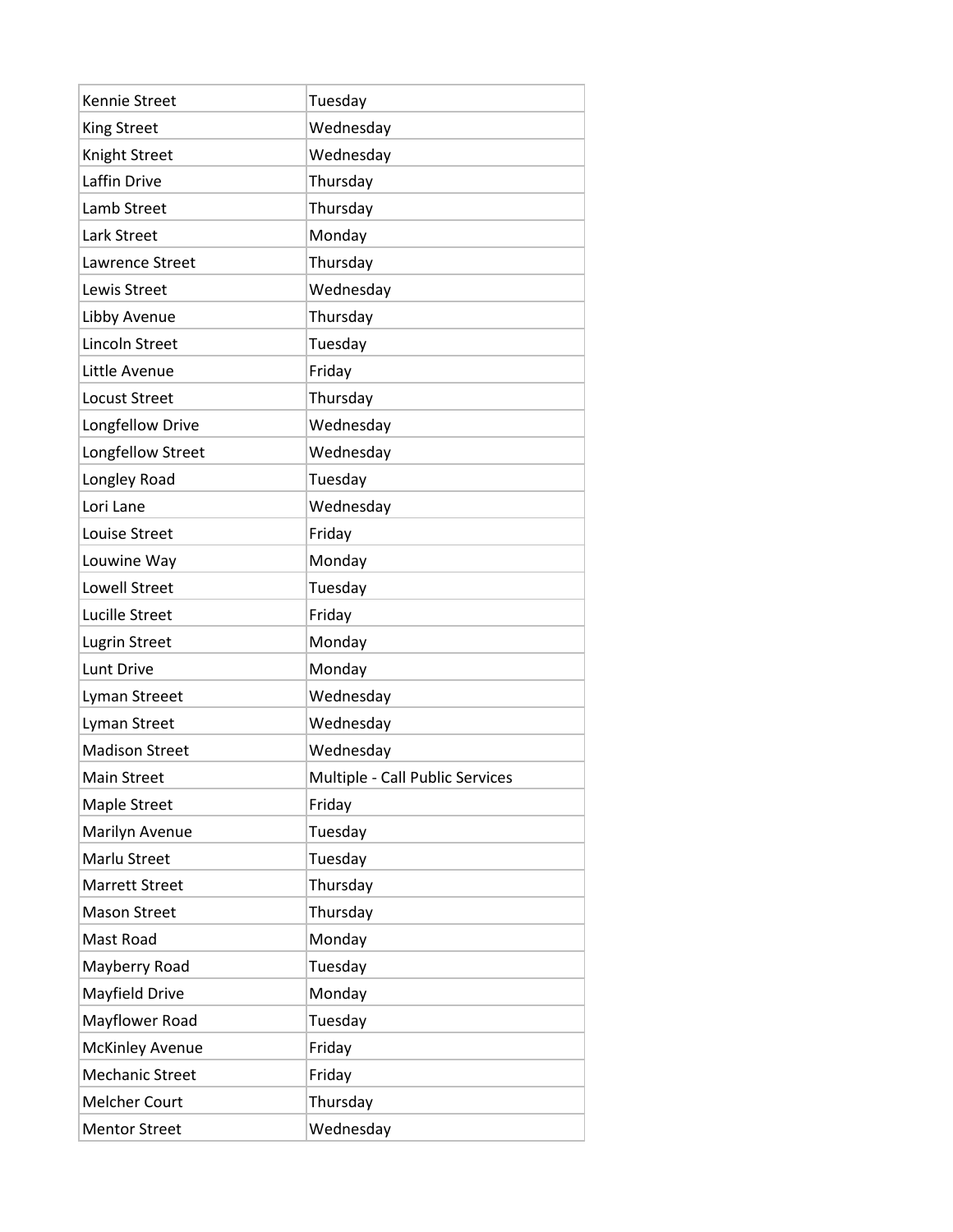| <b>Merganser Street</b> | Wednesday |
|-------------------------|-----------|
| <b>Merrill Road</b>     | Monday    |
| <b>Methodist Road</b>   | Monday    |
| Middle Street           | Friday    |
| Mill Lane               | Wednesday |
| <b>Mitchell Street</b>  | Tuesday   |
| Monroe Avenue           | Friday    |
| Myrtle Street           | Wednesday |
| <b>Nasson Avenue</b>    | Tuesday   |
| <b>New Gorham Road</b>  | Wednesday |
| New GorhamRoad          | Wednesday |
| Newcomb Place           | Thursday  |
| <b>North Street</b>     | Wednesday |
| Oak Street              | Thursday  |
| Oakland Avenue          | Friday    |
| Old Farm Road           | Monday    |
| <b>Olive Street</b>     | Friday    |
| <b>Orchard Circle</b>   | Monday    |
| <b>Oriole Street</b>    | Friday    |
| Osaka Street            | Tuesday   |
| <b>Overlook Drive</b>   | Monday    |
| <b>Palmer Street</b>    | Wednesday |
| Park Road               | Tuesday   |
| <b>Patriot Road</b>     | Tuesday   |
| <b>Pennell Street</b>   | Friday    |
| Perry Court             | Monday    |
| Peterson Road           | Monday    |
| Pierce Street           | Tuesday   |
| Pike Street             | Wednesday |
| Pilgrim Road            | Tuesday   |
| <b>Pine Street</b>      | Thursday  |
| Pineview Road           | Tuesday   |
| Pioneer Road            | Tuesday   |
| <b>Pleasant Street</b>  | Friday    |
| Plymouth Road           | Tuesday   |
| Presidential Way        | Monday    |
| <b>Pride Street</b>     | Monday    |
| <b>Prince Street</b>    | Wednesday |
| Prospect Street         | Friday    |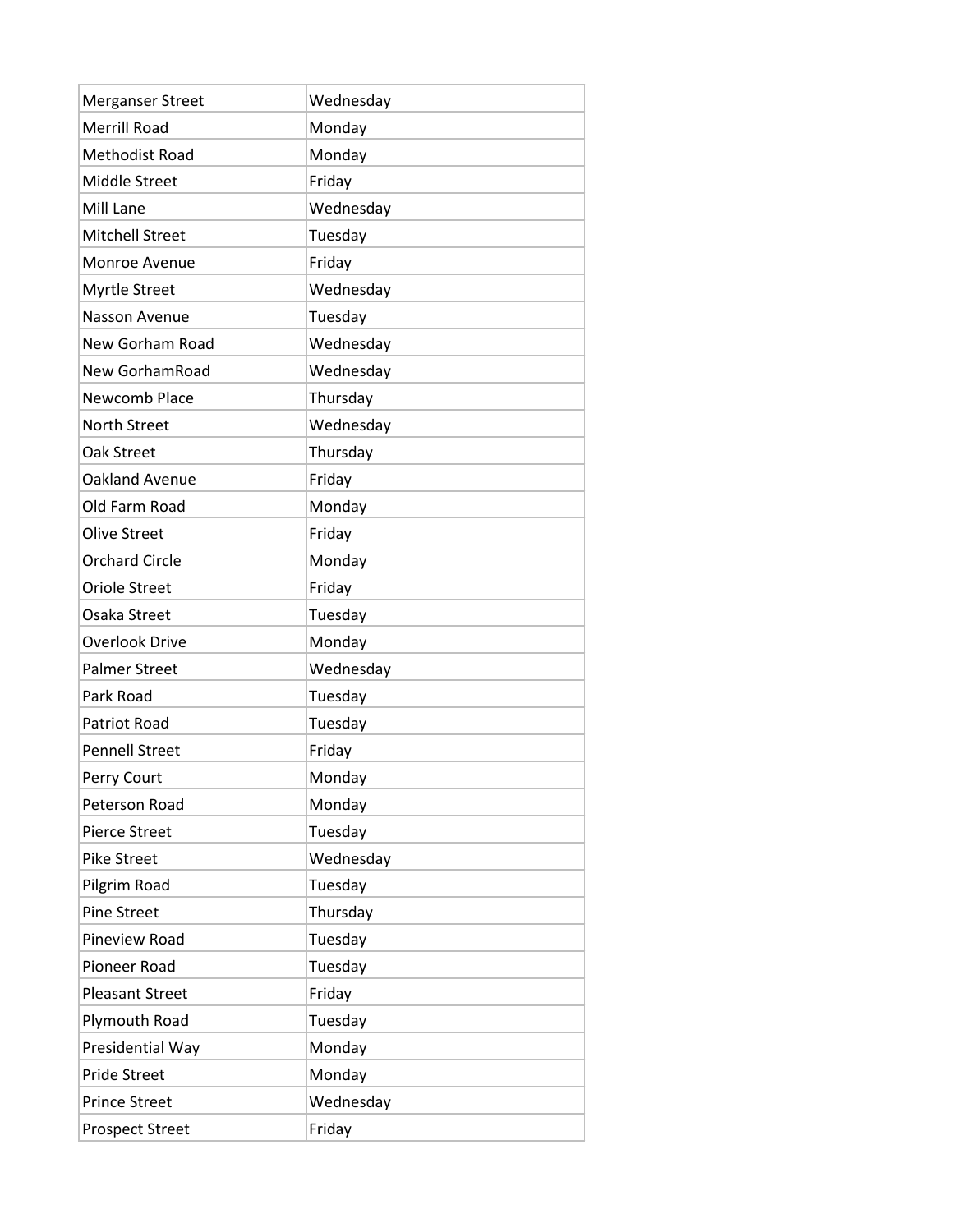| <b>Puritan Drive</b>      | Tuesday                         |
|---------------------------|---------------------------------|
| Quaker Road               | Tuesday                         |
| <b>Quimby Avenue</b>      | Friday                          |
| Railway Avenue            | Thursday                        |
| <b>Reed Street</b>        | Monday                          |
| <b>Reserve Street</b>     | Wednesday                       |
| <b>Richards Street</b>    | Wednesday                       |
| Ridge Road                | Monday                          |
| <b>River Street</b>       | Wednesday                       |
| <b>Robinson Court</b>     | Friday                          |
| Robyn Avenue              | Thursday                        |
| <b>Rochester Street</b>   | Thursday                        |
| <b>Rock Hill Road</b>     | Monday                          |
| Roosevelt Street          | Friday                          |
| Rose Wood Drive           | Monday                          |
| Roy Avenue                | Wednesday                       |
| Royal Grant Way           | Monday                          |
| <b>Running Brook Road</b> | Monday                          |
| Saco Street               | Multiple - Call Public Services |
| Sargent Street            | Friday                          |
| Sawyer Road               | Monday                          |
| <b>School Street</b>      | Thursday                        |
| <b>Seavey Street</b>      | Thursday                        |
| <b>Settlers Road</b>      | Tuesday                         |
| Small Hardy Road          | Monday                          |
| <b>Speirs Street</b>      | Thursday                        |
| <b>Spring Street</b>      | Friday                          |
| <b>Starlight Way</b>      | Monday                          |
| <b>State Street</b>       | Thursday                        |
| <b>Sterling Drive</b>     | Monday                          |
| <b>Stevens Avenue</b>     | Thursday                        |
| Stonewall Way             | Monday                          |
| <b>Stroudwater Place</b>  | Thursday                        |
| <b>Stroudwater Street</b> | Thursday                        |
| Summit Circle             | Monday                          |
| <b>Sunset Court</b>       | Friday                          |
| <b>Taggart Avenue</b>     | Thursday                        |
| <b>Temple Street</b>      | Tuesday                         |
| <b>Timberland Drive</b>   | Monday                          |